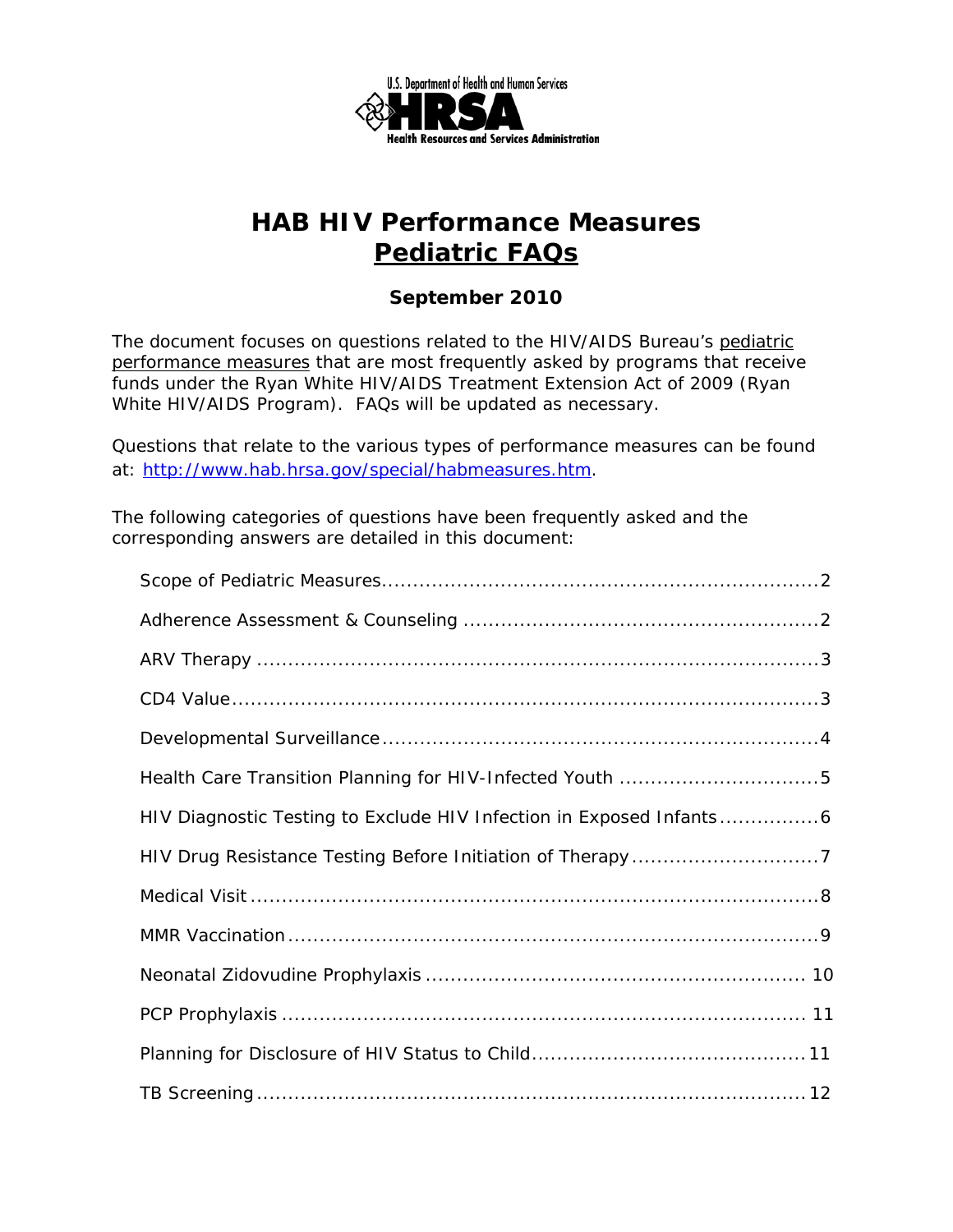### **Scope of Pediatric Measures**

- **Question: The number of pediatric clients is relatively small in comparison to the cost it would take to build a centralized reporting system. Why aren't there fewer pediatric measures?**
- Answer: Grantees are encouraged to select and utilize those measures that are pertinent to their program. The number of measures selected will vary by program.

#### **Question: My program serves both children and adolescents. Which measures should I use?**

Answer: A table (available at [insert link]) has been created to identify which set of measures to use for which population. Because the HAB performance measures align with the Public Health Service guidelines, the adult and adolescent core clinical measures (Groups 1-3) should be used for children  $> 13$  years of age.

### **Adherence Assessment & Counseling**

#### **Question: I see both pediatric and adolescent patients. Do I use the pediatric or the adult/adolescent adherence measure?**

Answer: If the program serves both pediatric and adolescent patients using one measure consistently is the easiest and cleanest approach. Either measure can be used for the adolescent population; however, the pediatric measure should be used with the pediatric population.

#### **Question: Do I have to talk and/or include the parent or guardian in the discussion?**

 the patient is a child, the parent or guardian should be included in the Answer: The answer varies based on the age and maturation of the child. If discussion. If the patient is a young teen both parties would likely be involved in the discussion. If the patient is an older adolescent or young adult the parent or guardian may be involved in the discussion but does not have to be.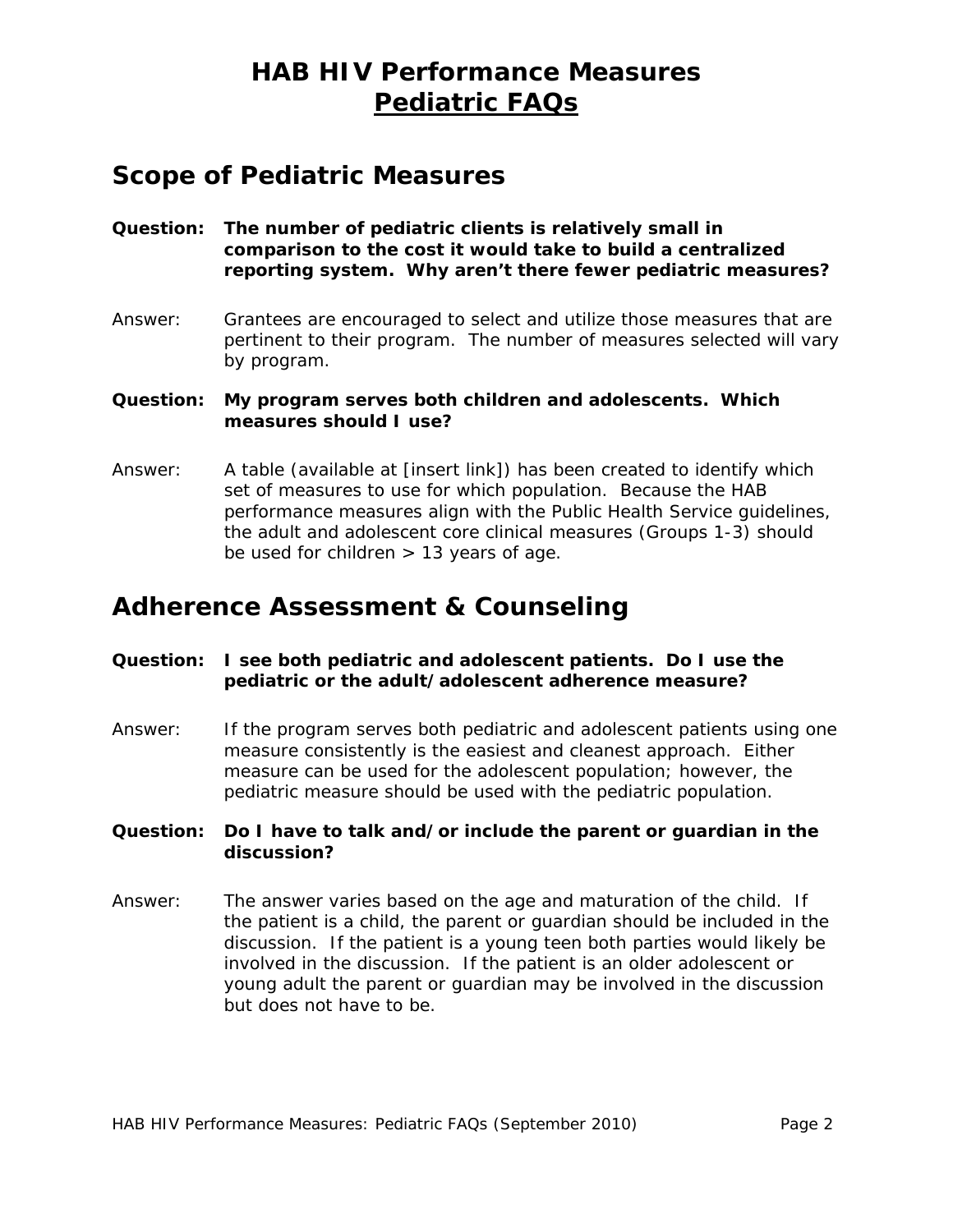# **ARV Therapy**

### **Question: How do we account for patients who were prescribed medication but choose not to take them?**

 actual percentage of clients that are on a prescribed treatment Answer: It is understood that patients, for many reasons, may choose not to fill or take a prescribed treatment. While programs may not attain 100% compliance on the measure, it is, however, important to capture the regimen and identify opportunities for improvement. Often times when programs begin to track and trend data, they find unexpected levels of performance and new opportunities for improvement.

### **CD4 Value**

#### **Question: The CD4 measure allows for both a CD4 count and percentage. Why?**

Answer: Clinicians interpreting CD4 count for children must consider age as a variable. CD4 count and percentage values in healthy infants who are not infected with HIV are considerably higher than values observed in uninfected adults and slowly decline to adult values by age 5 years. In children younger than 5 years of age, the absolute CD4 count tends to vary more with age within an individual child than does CD4 percentage. Therefore, in HIV-infected children younger than 5 years of age, CD4 percentage is preferred for monitoring immune status, whereas absolute CD4 count can be used in older children. (Pediatric Guidelines August 16, 2010)

#### **Question: How do I count children who turn five (5) years old during the measurement year?**

- Answer: For those children who turn 5 years old during the measurement year, either a CD4 count or CD4 percentage can be used. Both methods should be included in the numerator as having met the criteria.
- **Question: The measure states that the CD4 value must be performed at least three months apart. This misses some people who are seen right before or right after the three month mark. Can this be modified?**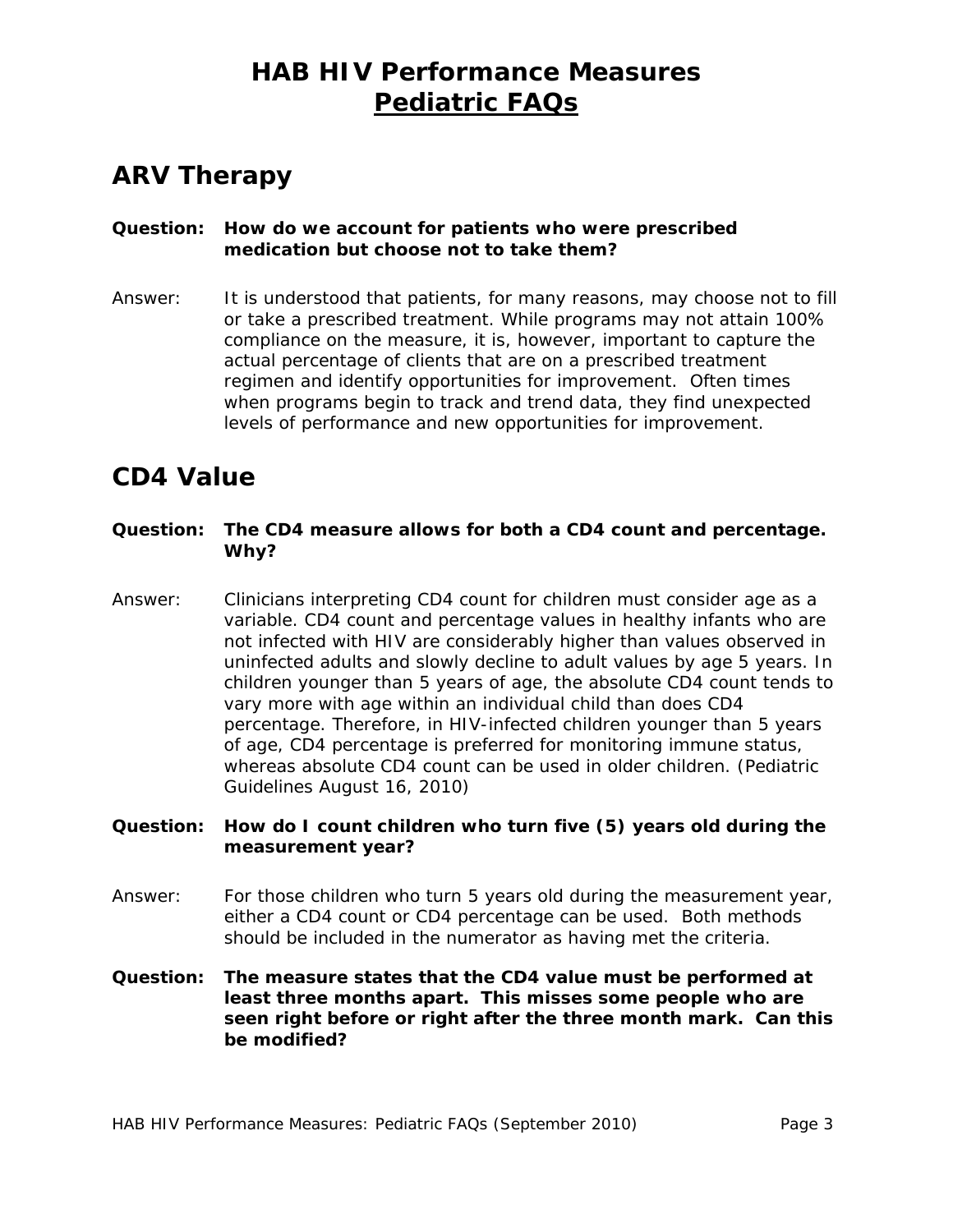Answer: All of the measures can be modified to make them more useful to the program. Some programs have suggested using the three month time period with a plus or minus two (2) week leeway. This strategy may be helpful in capturing additional patients within this time frame but it introduces another level of complexity for running electronic reports.

### **Developmental Surveillance**

- **Question: Why are HIV-exposed children included in the development surveillance measure?**
- Answer: The rate of developmental delays is significantly higher in both the HIV-infected and HIV-exposed children compared to the general population. Therefore it is important for delays to be identified as soon as possible and appropriate referrals made.
- **Question: Who can conduct the developmental surveillance? Does it count if a general pediatrician completes it and not the HIV team?**
- Answer: Yes, another pediatrician or other members of the team can complete the surveillance; however, the results must be documented in the HIV health team's record. This allows the HIV team to be aware of the results, identify developmental delays and make appropriate referrals.

#### **Question: What is the difference between developmental surveillance and developmental screening?**

- and can include both formal and informal clinic assessments. Answer: Developmental surveillance is the process of identifying children at risk for developmental delays. The observations should be age appropriate Developmental screening utilizes standardized tools to identify and refine the recognized risk. The Denver Developmental Screen is one such example of a standardized tool.
- **Question: How am I supposed to use the developmental surveillance measure? What should I be looking for and what counts as an improvement?**
- Answer: Developmental surveillance should be conducted annually on all HIVinfected and exposed children. The measure is designed to track the number and percentage of children who receive the surveillance. If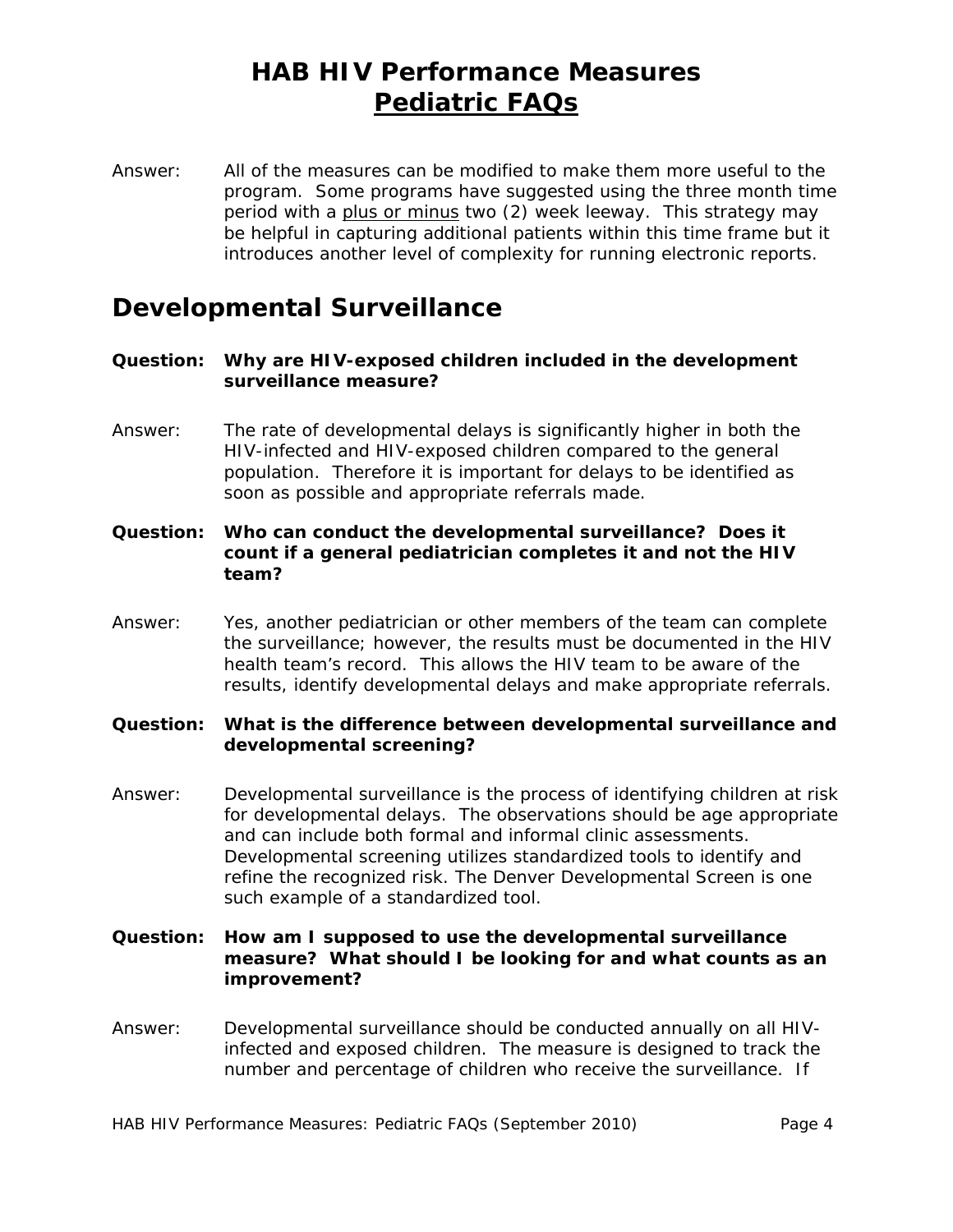the rates are low this may be an appropriate issue to be addressed through a quality improvement project. An improvement would be represented by an increase in the percentage of children who received developmental surveillance on an annual basis.

## **Health Care Transition Planning for HIV-Infected Youth**

#### **Question: What are the core elements to consider in a transition plan for youth?**

Answer: The following elements should be included in a comprehensive transition plan: a) where to go; b) when transition would take place; c) who will be involved from the health care team and family; d) assessment of readiness for adult program. A multidisciplinary team may be best suited to create the plan.

#### **Question: Can we start the discussion about transition before the adolescent is 17 years old?**

- Answer: Yes. The health care team should assess the readiness of each adolescent and understand that everyone matures at a different rate. Discussion should have begun for all adolescents by the age of 17 years at the latest.
- **Question: Why wasn't discussion with a parent or guardian included in the measure?**
- Answer: The focus of the measure is to plan and prepare the youth for transition from a pediatric/adolescent program to an adult program. For some youth it will be important and beneficial to include the parent or guardian, but it is not required.

### **Question: If my program takes care of patients throughout the lifespan, is this an appropriate performance measure for us?**

Answer: Some programs, often referred to as "lifespan clinics", care for patients throughout the course of their lives. While the primary provider may change, the team as a whole remains the same. This measure may not be appropriate for use in programs such as these.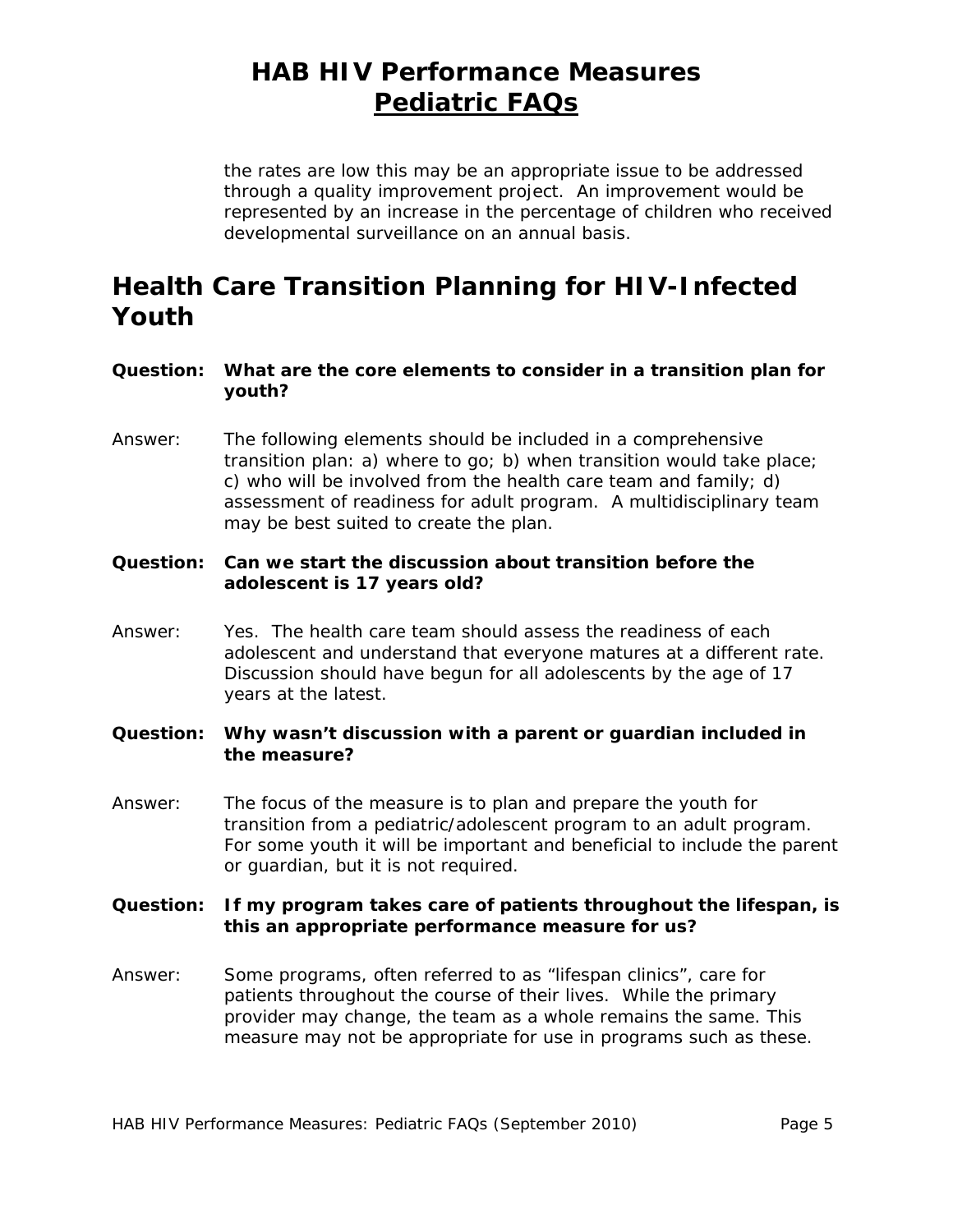### **Question: Who can conduct the discussion about health care transition planning?**

- Answer: Any member of the HIV team can conduct the discussion about health care transition planning. The discussion must be documented in the HIV health team's record.
- **Question: Should we exclude adolescents who have already transitioned into adult care?**
- Answer: If the adolescent was enrolled in your program at the beginning of the measurement period they should be included in the denominator and the numerator.

## **HIV Diagnostic Testing to Exclude HIV Infection in Exposed Infants**

- **Question: What is an "HIV-exposed infant"?**
- Answer: All children born to HIV-infected women are considered "HIVexposed."

**Question: When should HIV testing be performed for HIV-exposed infants?** 

Answer: According to current national guidelines, virologic diagnostic testing for HIV-exposed infants should be performed at 14-21 days, at age 1-2 months and at age 4-6 months. Additional information can be obtained at http://aidsinfo.nih.gov/ContentFiles/PediatricGuidelines.pdf.

**Question: Is viral culture acceptable for this measure?** 

Answer: While viral culture is not the preferred method of diagnostic testing, it is acceptable.

#### **Question: Why can't I use two antibody test results for diagnosis?**

Answer: Although two negative antibody tests conducted  $> 6$  months also definitively excludes HIV infection, the focus of this measure is on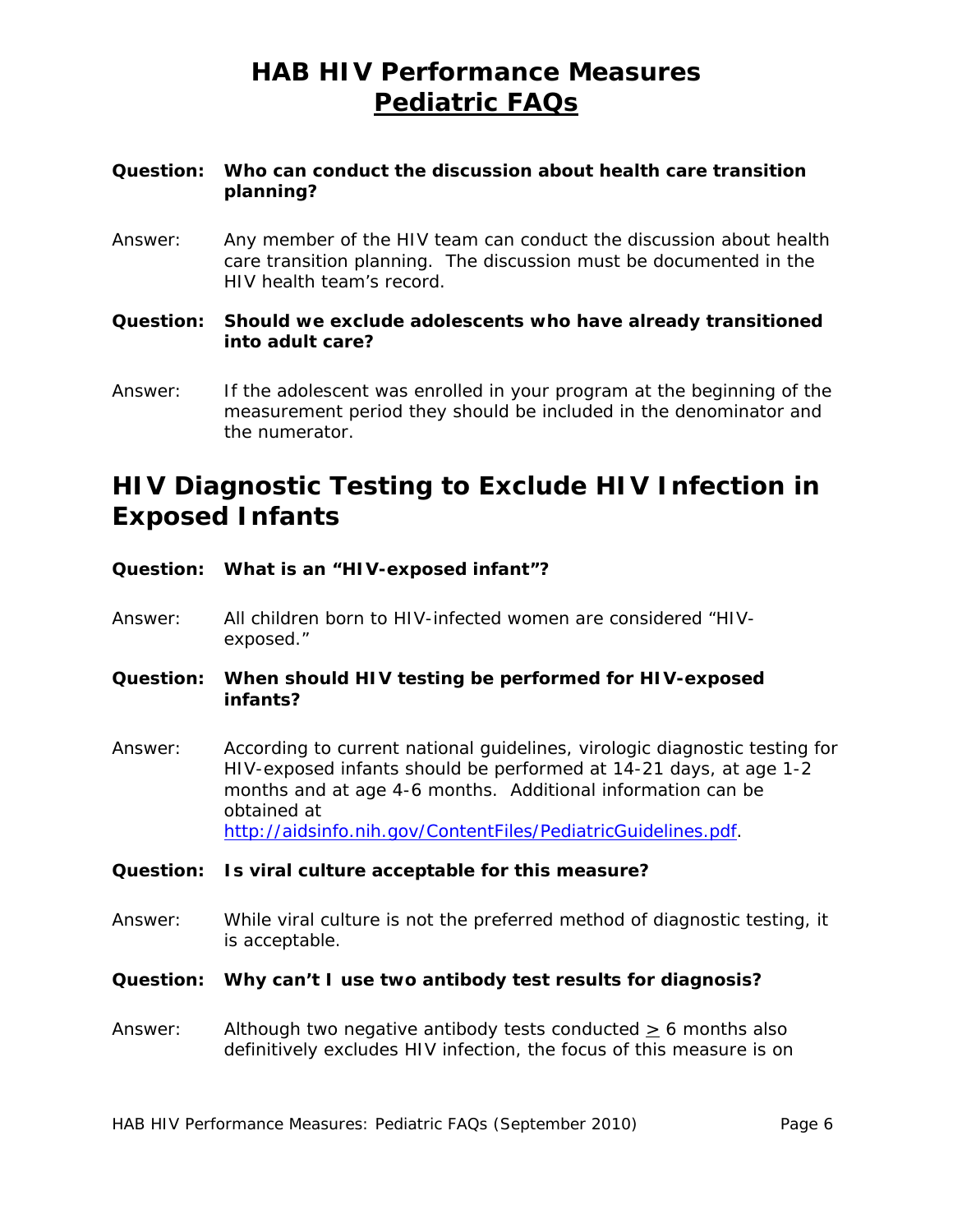infants < 6 months of age for whom antibody tests are not appropriate.

### **Question: What if a child is breastfed? Should the child be tested and are they definitively diagnosed?**

Answer: Breastfeeding is not recommended for HIV-infected women in the United States as transmission of HIV can occur. If a child is breastfed, he/she should continue to be re-tested until after breastfeeding has ceased (see WHO guidelines available at: http://www.who.int/child\_adolescent\_health/documents/97892415995 35/en/index.html). Testing during breastfeeding cannot definitively exclude HIV because the child is exposed to HIV every time he/she is breastfed.

### Question: What happens if a patient presents at  $\geq 6$  months of age? **Should the patient be included in the denominator?**

Answer: No. Because the measure is focusing on your program's process of HIV diagnostic testing, exposed children who present older than 6 months of age are excluded. Testing, however, should still be performed if it has not been completed.

## **HIV Drug Resistance Testing Before Initiation of Therapy**

- **Question: A resistance test was performed in 2009 but ARV therapy wasn't initiated until 2010. Does the 2009 test count?**
- Answer: Yes. Resistance testing must be performed at any time prior to initiating ARV therapy for the tests to be included in the numerator.

**Question: What do I do if a resistance test was performed by another agency? Does it count?** 

- Answer: Any test would be included in the numerator if the source documentation or a complete record of the resistance test findings is available.
- **Question: Does resistance testing apply to patients on neonatal prophylaxis?**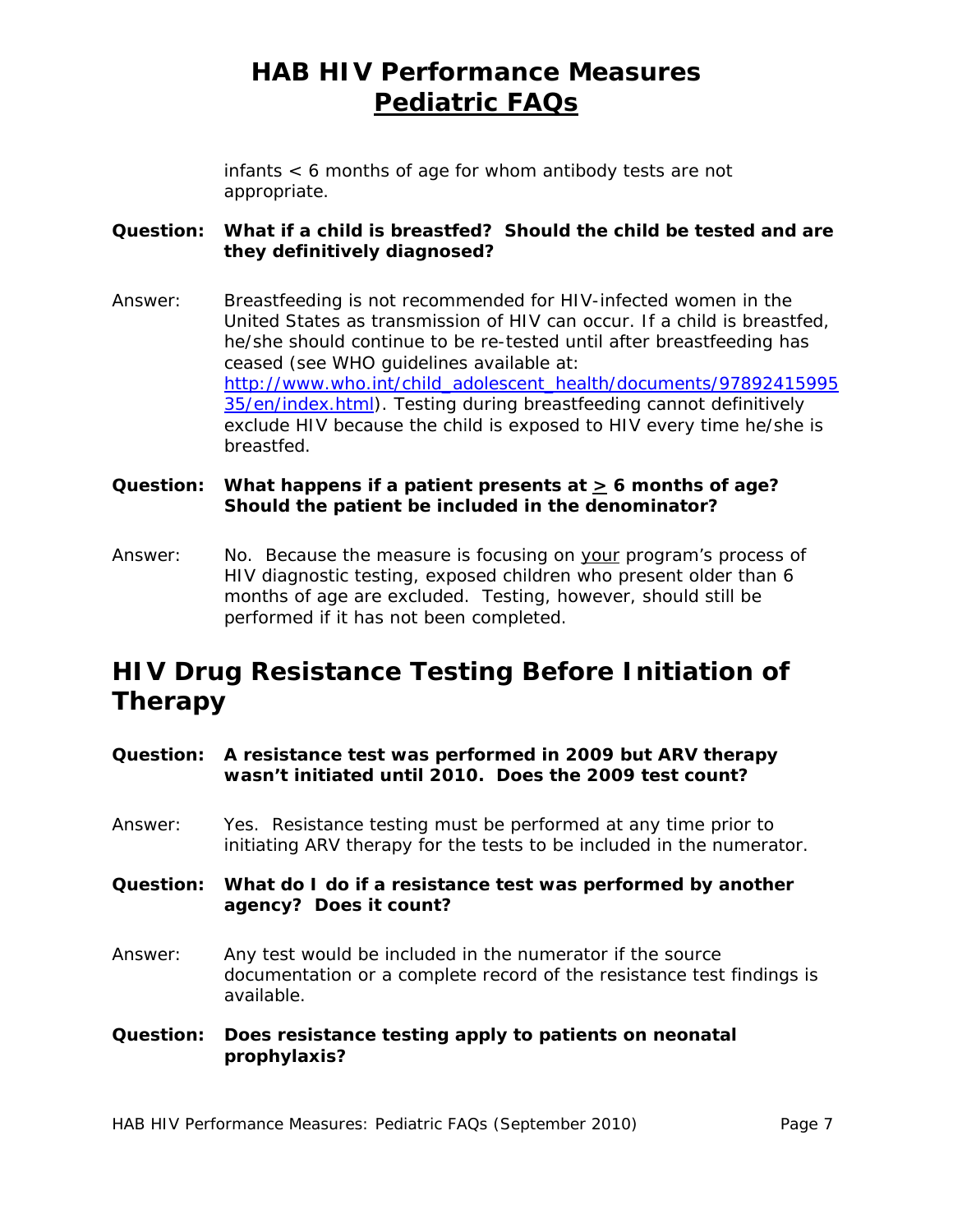Answer: No. The measure focuses on the initiation of therapy after a diagnosis with HIV infection has been confirmed.

### **Question: If ARV therapy has been stopped and then re-started, should they be included?**

- Answer: No. The measure focuses on resistance testing before therapy is initiated for the first time.
- **Question: Where do I find documentation of resistance testing?**
- Answer: If the lab results are not electronically available, a chart review may be required.

### **Medical Visit**

- **Question: Why does the medical visit measure not include HIV-exposed children?**
- Answer: Children infected with HIV are at risk for rapid immunologic and clinical progression. For this reason, it is imperative that these children are seen by a provider. The measure is intended to examine the engagement in care for the HIV infected population.
- **Question: Why do the medical visit and CD4 value measure require the timeframe of "at least 3 months apart"?**
- Answer: The measures focus on a patient's engagement in care over time. If the timeframe was not defined a patient with a visit January 3, January 13 and January 23 and no other visit for the rest of the year would be counted as having met the criteria. The timeframe establishes a minimum time frame between visits to demonstrate engagement in care.
- **Question: The medical visit measure states that the visit must be performed at least three months apart. This misses some people who are seen right before or right after the three month mark. Can this be modified?**
- Answer: All of the measures can be modified to make them more useful to the program. Some programs have suggested using the three month time period with a  $\pm$  two (2) weeks leeway. This strategy may be helpful in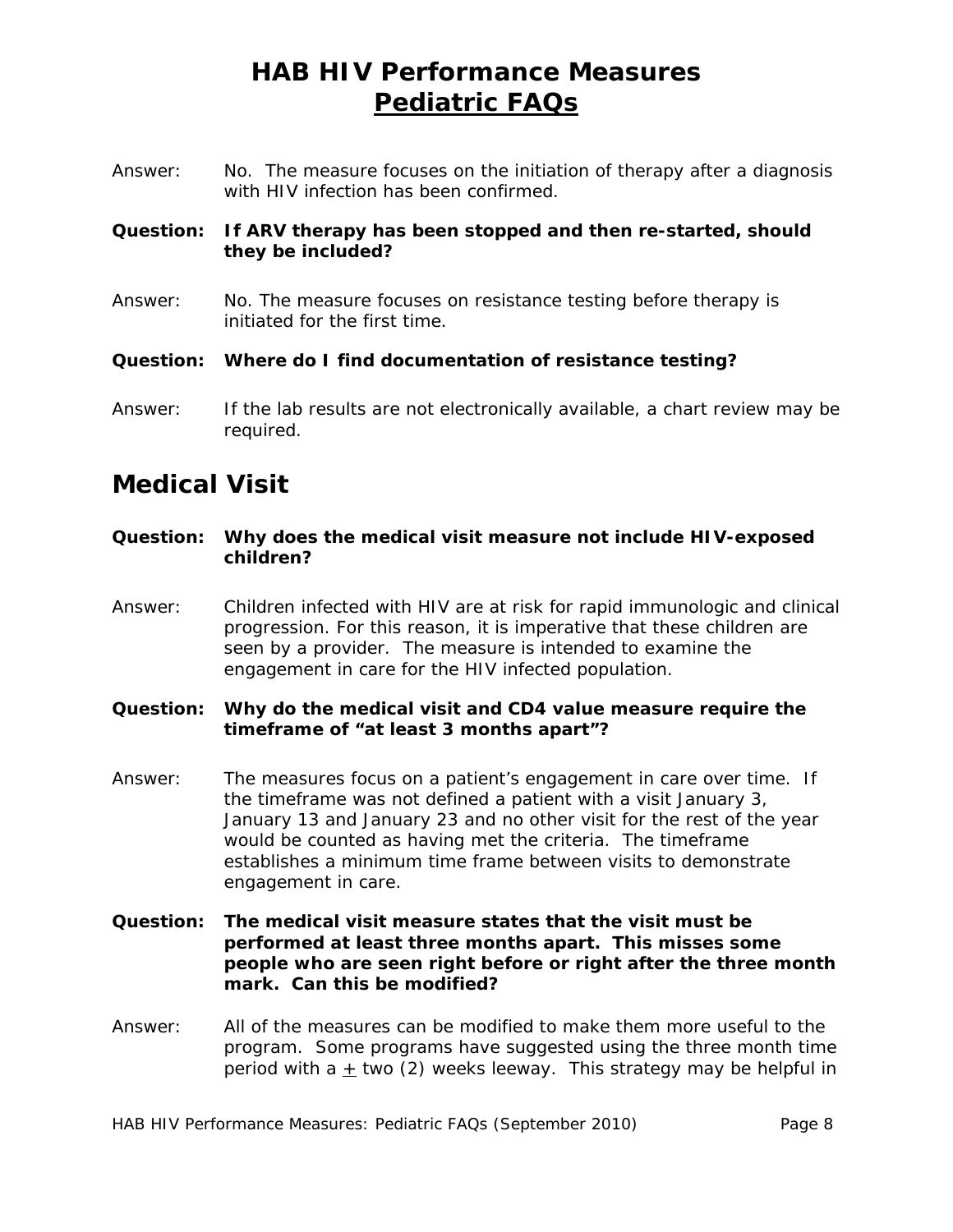capturing additional patients within this time frame but it introduces another level of complexity for running electronic reports.

#### **Question: Our system captures data from providers outside of the HIV care setting. Can we still use the medical visit measure?**

Answer: If appropriate for your program the HIV care setting can be defined as broader than those programs receiving Ryan White Program funds.

### **MMR Vaccination**

### **Question: Why was MMR vaccination included when no other immunizations are included in the list of pediatric performance measures?**

Answer: MMR immunization was chosen to be included in the pediatric performance measures for a variety of reasons: 1) recommendations for MMR immunization with HIV-infected patients are clearly defined; 2) MMR serves as a marker of immunization in general; 3) MMR immunization creates the greatest confusion among providers as to whether or not the immunization should be administered.

#### **Question: If the CD4% is < 15% should I give the MMR vaccination?**

Answer: No. Children with CD4% < 15% should not receive the MMR vaccine.

#### **Question: Can live vaccines be given to HIV-indeterminate children?**

Answer: MMR is made from a live-attenuated strain. The CDC recommends providing MMR to children with CD4 values  $\geq$  15%. Vaccination schedules are the same for HIV-exposed or indeterminate children.

#### **Question: The CDC recommends that 2 doses of the MMR vaccine be given by the time the child is 6 years old. Why doesn't the measure address this?**

Answer: It is important to understand the doses must be given at the appropriate time and cannot be given together. The CDC recommends that 1 dose be provided by age 2 and the  $2^{nd}$  dose provided by age 6. For simplicity, the performance measure focuses on the first dose.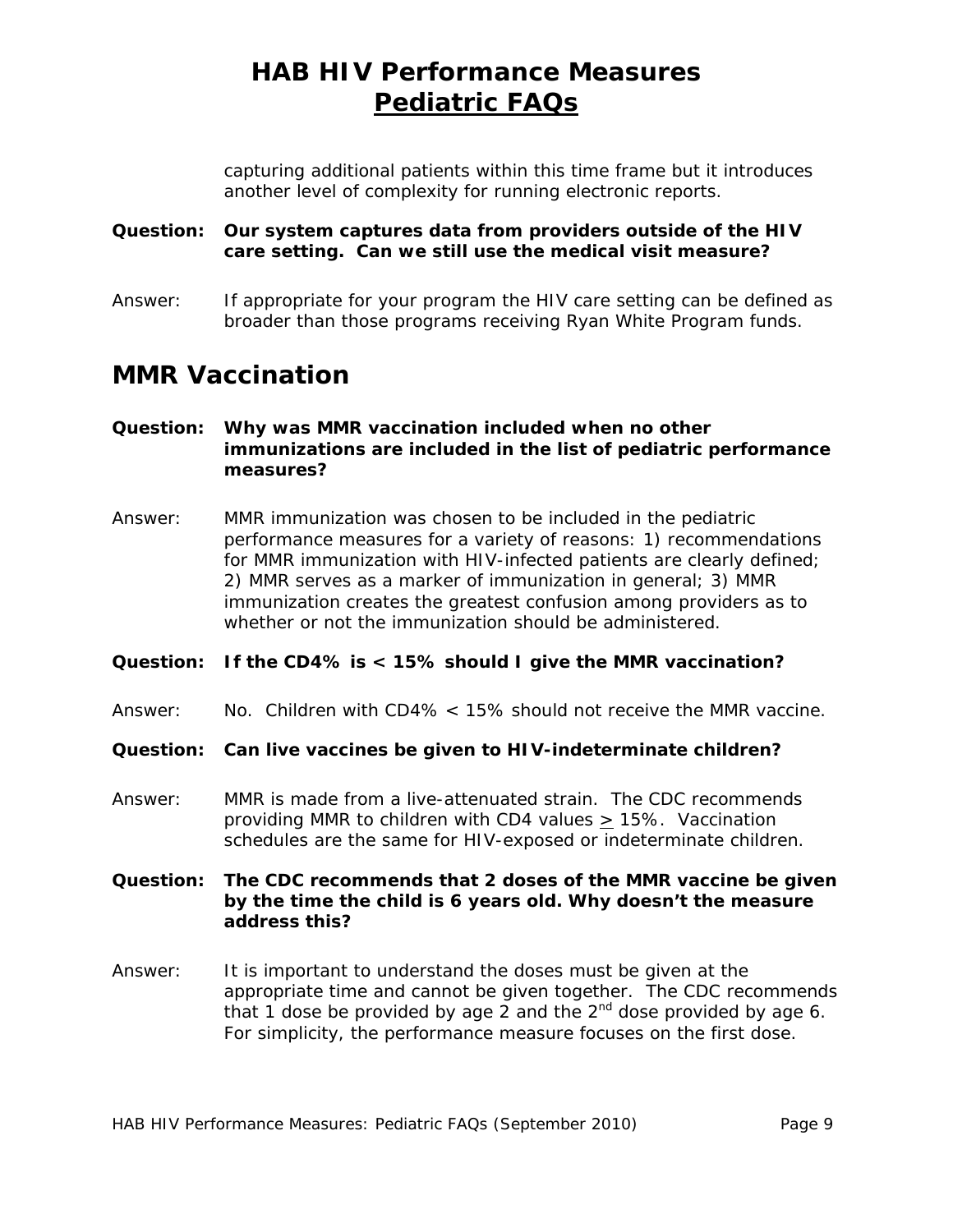#### <span id="page-9-0"></span>**Question: What happens if a child turned 2 or 4 years old in the measurement year? Should they be counted in the denominator?**

Answer: Yes, the child should be included in the denominator.

**Question: Why weren't HIV-exposed children included in the measure?** 

Answer: HIV-exposed children who are not HIV-infected should be immunized based on the general immunization schedule, which can be found at http://www.cdc.gov/vaccines/recs/schedules.

### **Neonatal Zidovudine Prophylaxis**

#### **Question: My program isn't responsible for prescribing ZDV prophylaxis at birth. Why is this measure important?**

Answer: While administration of ZDV prophylaxis at birth may not fall under the direct purview of your program, a child born with HIV infection represents a sentinel event where the system of care can be positively impacted.

#### **Question: Why was 12 hours of birth included as part of the measure?**

- Answer: The effectiveness of ZDV prophylaxis is dependent on the timing of administration. Current guidelines recommend that ZDV should be initiated as close to the time of birth as possible, preferably within 6 to 12 hours of delivery. Additional information can be found at http://aidsinfo.nih.gov.
- **Question: Some providers are using a 4-week course of ZDV for neonatal prophylaxis. Why isn't this allowed for the performance measure?**
- Answer: The current PHS guidelines require a 6-week course of treatment.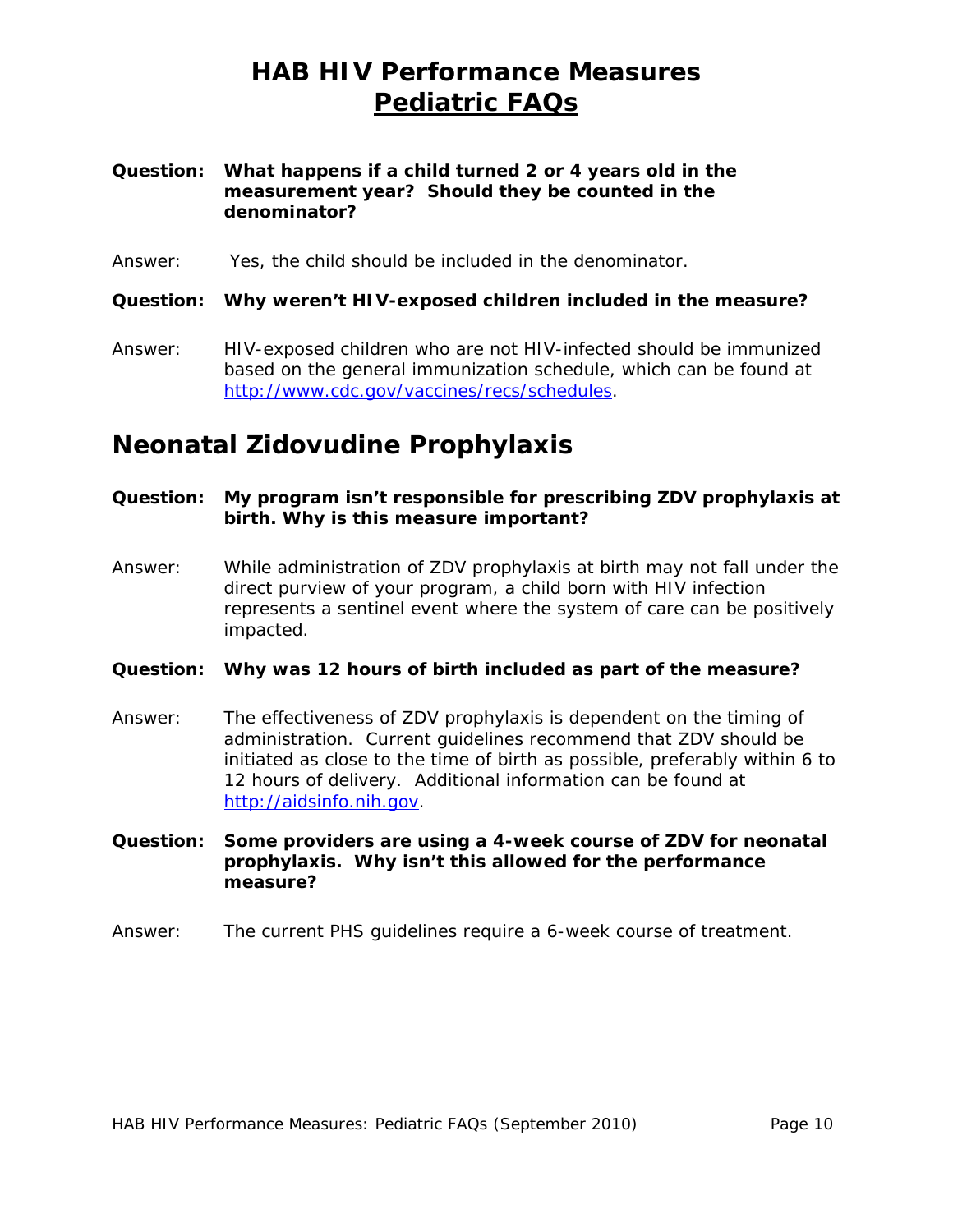## **PCP Prophylaxis**

### **Question: Why do two measures focus on PCP prophylaxis?**

- Answer: The recommendations for PCP prophylaxis are different for HIVinfected and HIV-exposed children. For simplicity, a separate measure was created to focus on each population.
- **Question: Do I include pediatric patients who have been presumptively excluded for HIV?**
- Answer: No, pediatric patients who have been presumptively excluded for HIV are considered HIV-negative and would not receive PCP prophylaxis. They would not be included in either the numerator or the denominator.

## **Planning for Disclosure of HIV Status to Child**

### Question: The disclosure measure only includes children  $\geq$  12 years of **age. Shouldn't we be discussing disclosure before this time?**

Answer: The actual timing of disclosure is dependent on the maturation of the child. The American Academy of Pediatrics strongly encourages disclosure to school-age HIV-infected children. At a minimum, preliminary discussions about disclosure should be held with the guardian by the time the child is 12 years. If your program consistently plans for disclosure prior to age of 12 years, the measure can be modified to reflect the target age.

**Question: Why aren't children with developmental delays excluded from the disclosure measure?** 

Answer: Regardless of whether a child has a developmental delay, members of the health care team still need to talk with the parent or guardian about disclosure. Children with developmental delays can benefit from discussions about disclosure and their HIV status.

#### **Question: What does "documented" mean in the disclosure measure?**